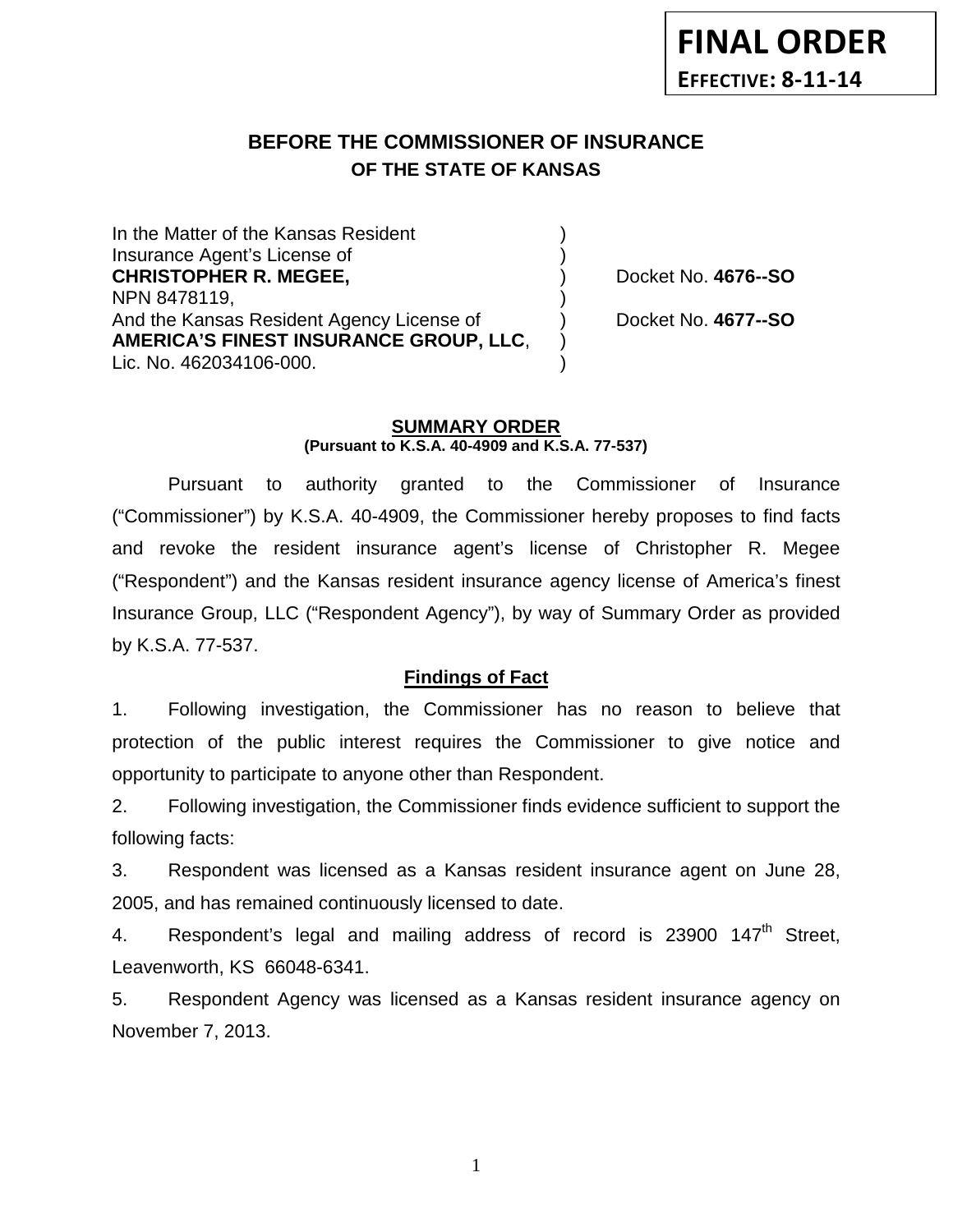6. Respondent Agency's legal address of record is 8153 State Avenue, Kansas City, Kansas, and its mailing address of record is PO Box 12130, Kansas City, Kansas 66112.

7. According to KID records, Respondent is the responsible producer and only affiliated agent of Respondent Agency.

8. Although Respondent is not appointed as an American Family agent, he is employed part-time in the office of a Kansas licensed insurance agent doing business as an American Family agent and sharing office space with Respondent Agency.

9. KID has received a series of reports from insurance companies reflecting that Respondent, as an insured on the policies, has submitted applications for travel insurance and travel insurance claims supported by forged letters, falsified documents, and false statements of material fact.

10. According to the reports and supporting documents, the companies received additional claims on behalf of other persons, real or fictitious, who were also named as covered persons on Respondent's claims and/or were supported by documents purporting to have been prepared by cleaning companies for which Respondent is the registered agent and apparent owner.

11. The total amount involved in the questionable claims was \$146,668.50.

12. The reports identify the following policies and claims:

| a)                                             | Travelguard, policy number                                    | claim number   | for                              |
|------------------------------------------------|---------------------------------------------------------------|----------------|----------------------------------|
| \$15,600 (travel September 13-25, 2012).       |                                                               |                |                                  |
| b)                                             | Travelguard, policy number                                    | , claim number | , insured                        |
| , for \$32,000 (travel September 13-25, 2012). |                                                               |                |                                  |
| $\mathbf{C}$                                   | July 18, 2012, CSA Travel Protection claim for \$53,694.06    |                |                                  |
| d)                                             | , July 18, 2012, CSA Travel Protection claim for \$35,796.04. |                |                                  |
| e)                                             | <b>CSA Travel Protection policy number</b>                    |                | (no reported claim).             |
| f)                                             | CSA Travel Protection policy number                           |                | $\lceil$ (no reported claim).    |
| g)                                             | <b>CSA Travel Protection policy number</b>                    |                | $\sqrt{\ }$ (no reported claim). |
| h)                                             | Jefferson Insurance Company claim number                      |                | , \$7,200.00                     |
| claim on May 29, 2012.                         |                                                               |                |                                  |
| i)                                             | Jefferson Insurance Company claim number                      |                | , \$2,378.40                     |
| claim on September 7, 2011.                    |                                                               |                |                                  |

13. Respondent agreed to meet with a KID investigator and scheduled an interview for the morning of June 25, 2014, but failed or refused to appear.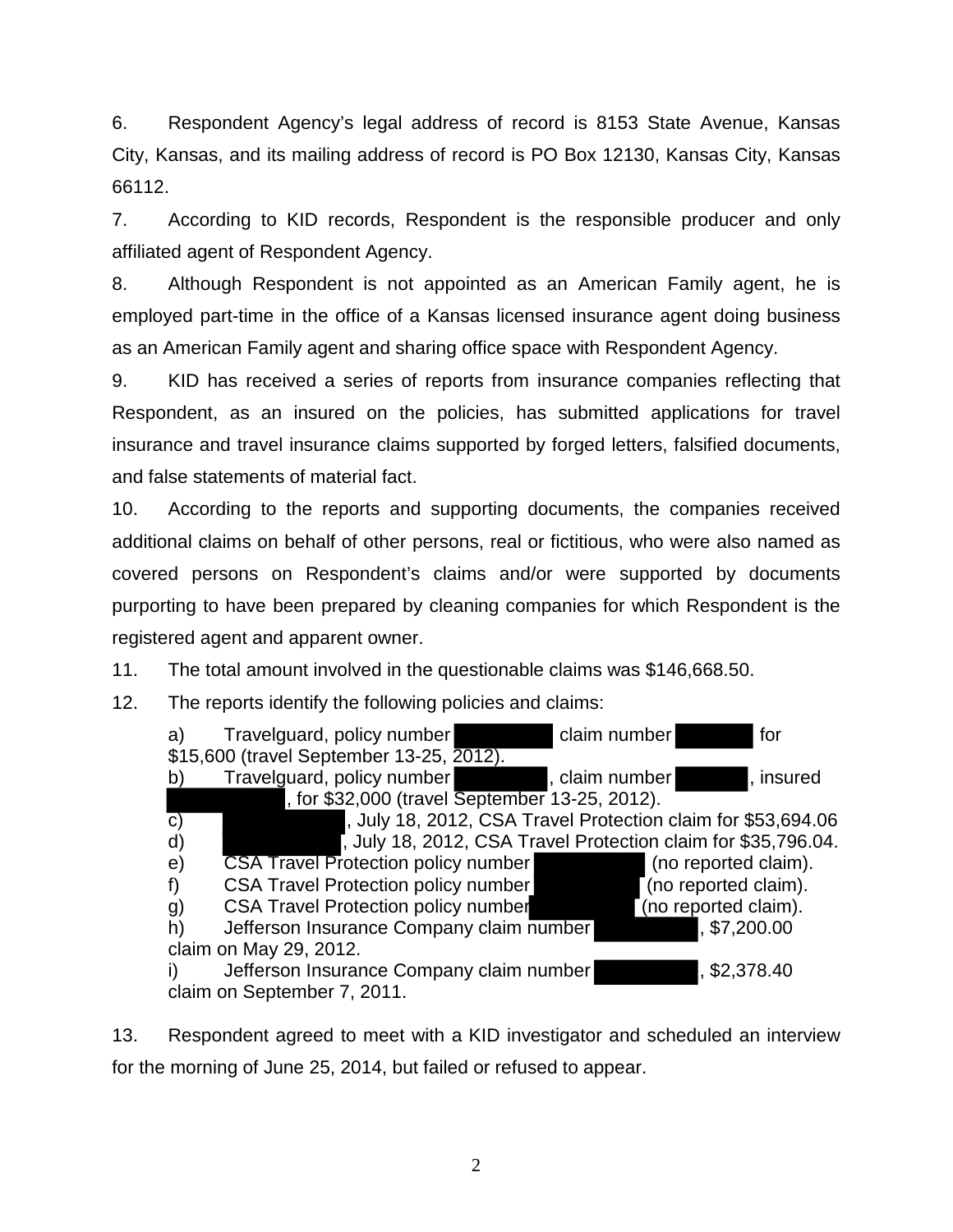14. When contacted, Respondent rescheduled for the afternoon. He again failed to appear at the appointed time but called and stated he would not appear until his attorney, whose name he did not know, was available to attend with him.

15. Respondent has not rescheduled the interview, and KID has not been contacted by an attorney on Respondent's behalf.

16. By letter of June 27, 2014, addressed to Respondent at his mailing address of record, counsel for KID summarized the foregoing facts and invited Respondent or his attorney to reply by July 18, 2014, if Respondent disputed the facts.

17. To date, neither Respondent nor an attorney has replied, and the letter has not been returned; thus, the facts are deemed undisputed.

### **Applicable Law**

18. K.S.A. 40-4909(a) provides, in relevant part:

"The commissioner may deny, suspend, revoke or refuse renewal of any license issued under this act if the commissioner finds that the applicant or license holder has: . . .

(2) Violated:

(A) Any provision of chapter 40 of the Kansas Statutes Annotated, and amendments thereto, or any rule and regulation promulgated thereunder; . . .

(8) Used any fraudulent, coercive, or dishonest practice, or demonstrated any incompetence, untrustworthiness or financial irresponsibility in the conduct of business in this state or elsewhere." K.S.A. 2013 Supp. 40- 4909(a).

### 19. A "fraudulent insurance act" is

"an act committed by any person who, knowingly and with intent to defraud, presents, causes to be presented or prepares with knowledge or belief that it will be presented to or by an insurer, purported insurer, broker or any agent thereof, any written statement as part of, or in support of, an application for the issuance of, or the rating of an insurance policy for personal or commercial insurance, or a claim for payment or other benefit pursuant to an insurance policy for commercial or personal insurance which such person knows to contain materially false information concerning any fact material thereto; or conceals, for the purpose of misleading, information concerning any fact material thereto." K.S.A. 2013 Supp. 40-2,118(a).

20. In addition, the Commissioner may revoke any license issued under the Insurance Agents Licensing Act if the Commissioner finds that the interests of the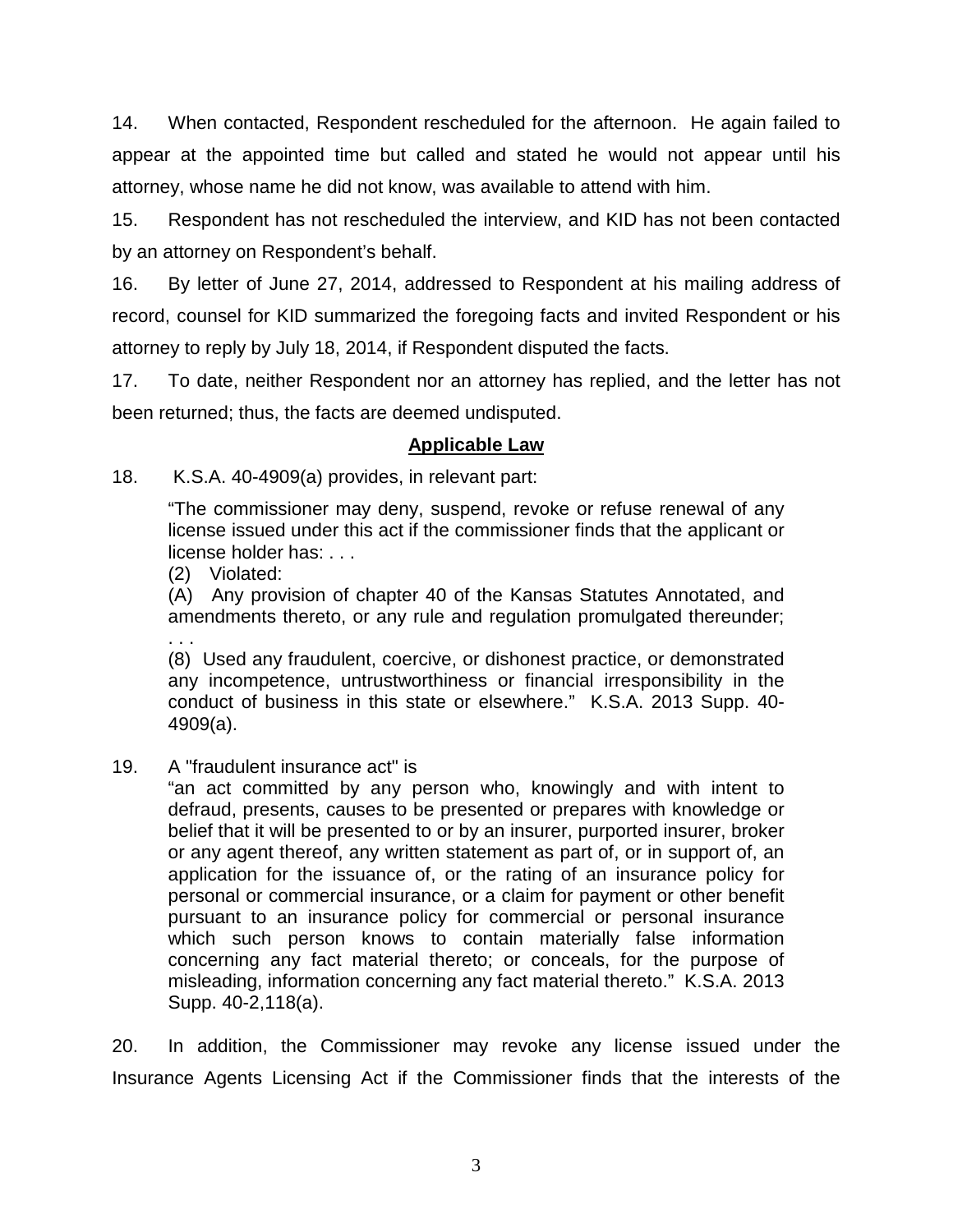insurer or the insurable interests of the public are not properly served under such license. K.S.A. 2013 Supp. 40-4909(b).

21. An entity licensed as an insurance agency must identify "a licensed agent who shall be responsible for the business entity's compliance with the insurance laws of this state and the rules and regulations promulgated thereunder." K.S.A. 2013 Supp. 40- 4905(c)(1).

22. "Any action taken under this section which affects any license or imposes any administrative penalty shall be taken only after notice and an opportunity for hearing conducted in accordance with the provisions of the Kansas administrative procedures act." K.S.A. 2013 Supp. 40-4909(c).

23. "Whenever the commissioner imposes any administrative penalty or denies, suspends, revokes or refuses renewal of any license pursuant to subsection (a), any costs incurred as a result of conducting an administrative hearing authorized under the provisions of this section shall be assessed against the person who is the subject of the hearing or any business entity represented by such person who is the party to the matters giving rise to the hearing." K.S.A. 2013 Supp. 40-4909(f).

#### **Conclusions of Law**

24. The Commissioner has jurisdiction over Respondent as well as the subject matter of this proceeding, and such proceeding is held in the public interest.

25. The Commissioner finds Respondent's license may be revoked pursuant to K.S.A. 40-4909(a)(2)(A) because Respondent has violated K.S.A. 40-2,118(a) by knowingly and with intent to defraud submitting written statements containing materially false statements as part of or in support of a series of applications for insurance policies and claims for benefits under those policies.

26. The Commissioner finds Respondent's license may be revoked pursuant to K.S.A. 40-4909(a)(8) because Respondent has used fraudulent or dishonest practices.

27. The Commissioner thus finds that sufficient grounds exist for the revocation of Respondent's insurance agent license pursuant to K.S.A. 2013 Supp. 40-4909(a).

28. Finally, the Commissioner finds that Respondent's license may be revoked pursuant to K.S.A. 40-4909(b) because Respondent's license is not serving the interests of insurers or the insurable interests of the public.

4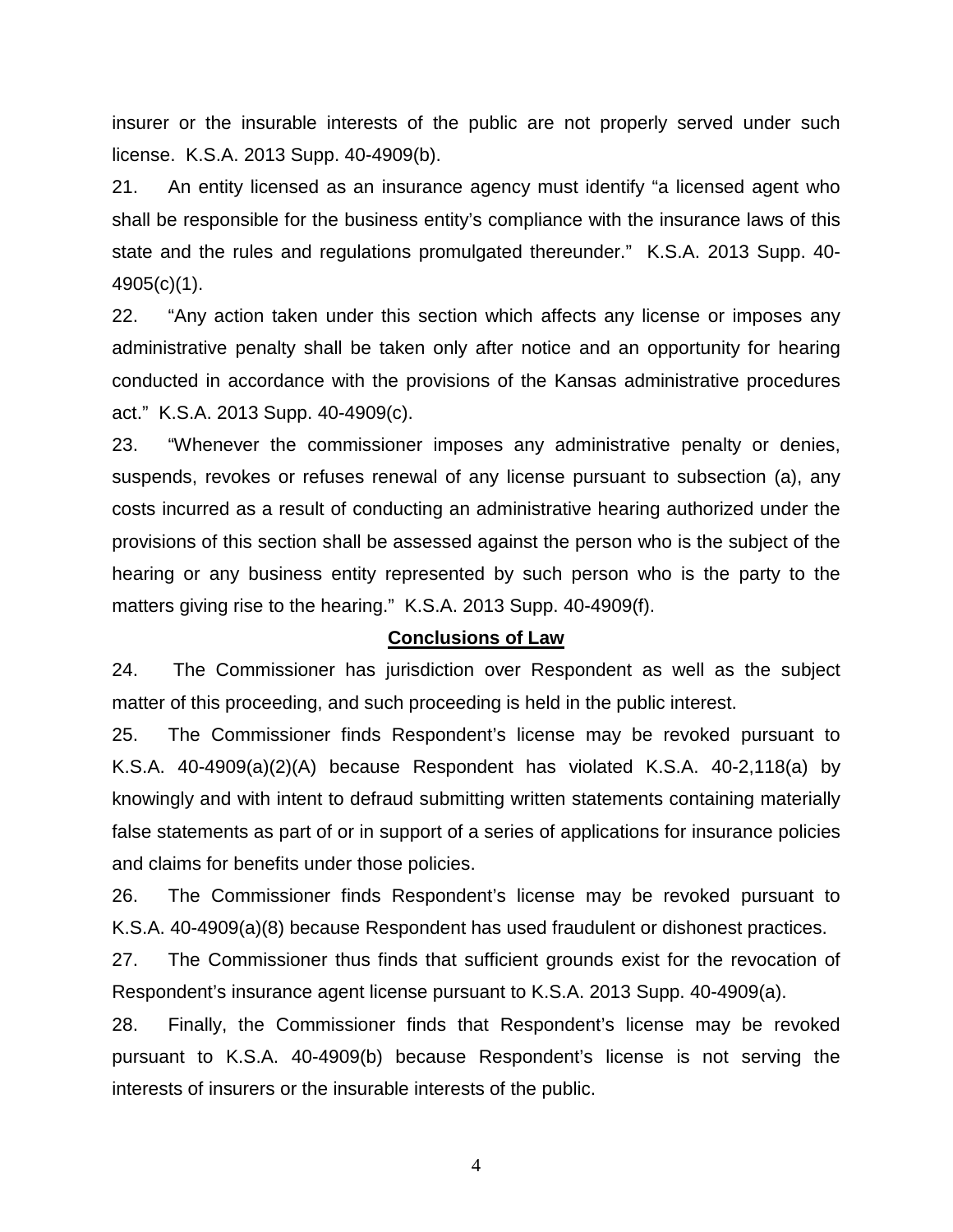29. If Respondent is not a licensed agent, Respondent Agency does not satisfy the requirements to hold a business entity license, so Respondent's Agency's license must be cancelled.

30. Based on the facts and circumstances set forth herein, it appears that the use of summary proceedings in this matter is appropriate, in accordance with the provisions set forth in K.S.A. 77-537(a), in that the use of summary proceedings does not violate any provision of the law, the protection of the public interest does not require the KID to give notice and opportunity to participate to persons other than Respondent, and after investigation, KID believes in good faith that the allegations will be supported to the applicable standard of proof.

#### **Policy to be Served**

Before issuing an insurance agent license, the Commissioner must determine that the applicant is qualified and has not committed any act that would be grounds for denial, suspension, or revocation. K.S.A. 40-4905(b). Further, the Commissioner may revoke any license issued under the Insurance Agents Licensing Act if the Commissioner finds that the interests of the insurer or the insurable interests of the public are not properly served under the license. The following action is appropriate to promote the security and integrity of the insurance business and protect insurance consumers by licensing, or continuing to license, persons or entities to sell, solicit, or negotiate insurance in the State of Kansas only if their conduct indicates they are both qualified and trustworthy.

#### **ORDER**

#### **THE COMMISSIONER OF INSURANCE THEREFORE ORDERS** the following:

- 1. The Kansas resident insurance agent's license of **CHRISTOPHER R. MEGEE** is hereby **REVOKED;**
- 2. **CHRISTOPHER R. MEGEE** shall **CEASE and DESIST** from the sale, solicitation, or negotiation of insurance, doing any act toward the sale, solicitation, or negotiation of insurance, and/or receiving compensation deriving from the sale, solicitation, or negotiation of insurance in Kansas or on

5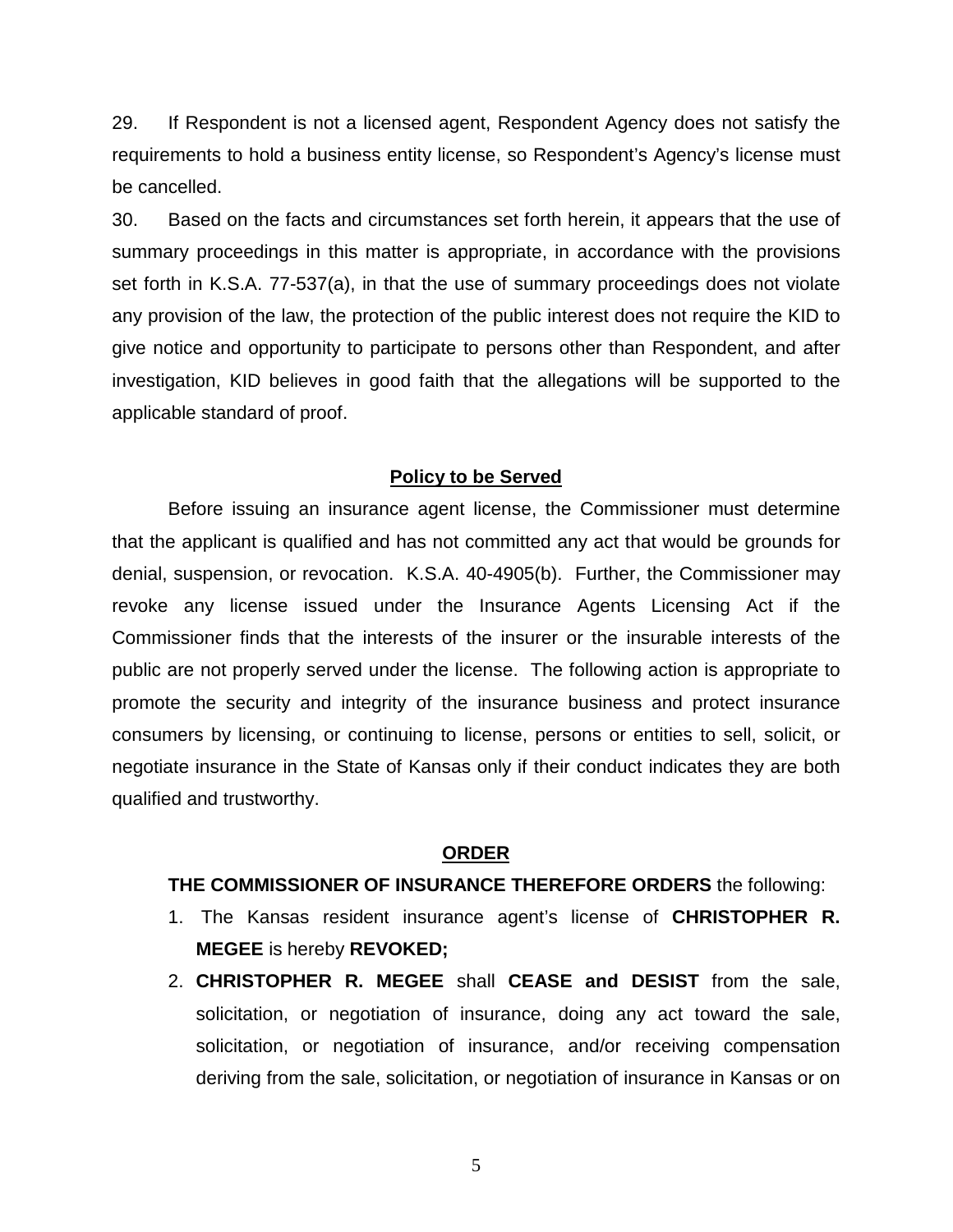Kansas risks through business conducted on and after the effective date of this order; and

3. The Kansas resident insurance agency license of **AMERICA'S FINEST INSURANCE GROUP, LLC,** shall be **cancelled** administratively on the effective date of this order.

**It is further ordered**, pursuant to KSA 77-415(b)(2)(A), that this order is designated by KID as precedent.

## **IT IS SO ORDERED THIS \_\_22nd\_\_ DAY OF JULY 2014, IN THE CITY OF TOPEKA, COUNTY OF SHAWNEE, STATE OF KANSAS.**



\_/s/ Sandy Praeger\_\_\_\_\_\_\_\_\_\_\_\_\_\_\_\_ Sandy Praeger Commissioner of Insurance

BY:

 $/\mathsf{s}/\mathsf{John}$  Wine John Wine General Counsel

## **NOTICE OF RIGHTS TO HEARING AND REVIEW**

**Within fifteen (15) days of the date of service of this Summary Order, Respondent** may submit a written request for a hearing pursuant to K.S.A. 77-537 and K.S.A. 77-542. Any request for a hearing should be addressed to the following:

John Wine, General Counsel Kansas Insurance Department 420 S.W. 9<sup>th</sup> Street Topeka, Kansas 66612

If a hearing is requested, the Kansas Insurance Department will serve notice of the time and place of the hearing and information on procedures, right of representation, and other rights of parties relating to the conduct of the hearing.